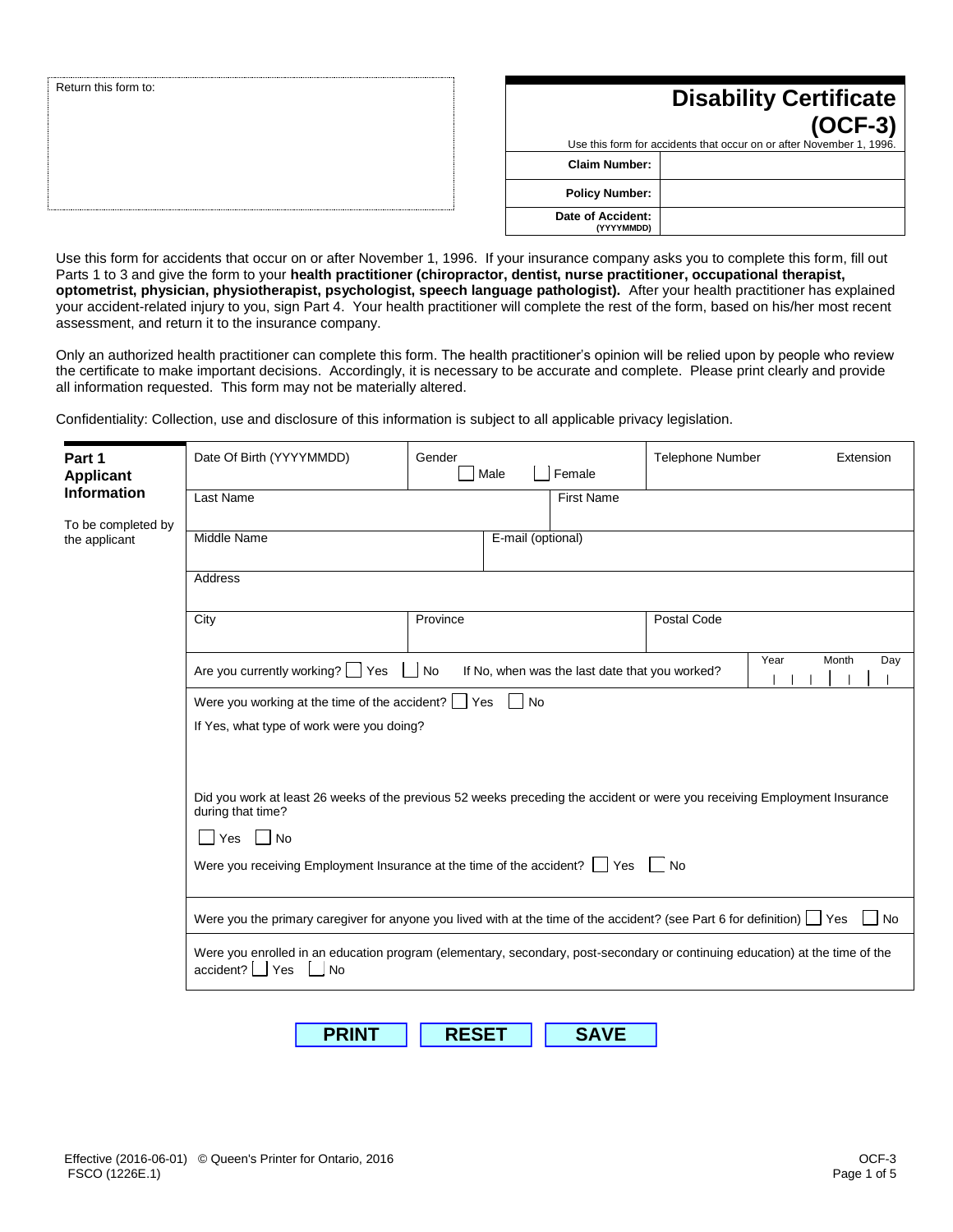| Part 2<br>Insurance                                                                                                  | Name of Insurance Company                                                                                                                                                                                                                                                                                                                                                                                                                                                                                                                                                                                                                                                                                                                                                                                                                                                                                                                                                                                                                                                                                                                                                                                                                                                                                                                                                                                                                                                                                                                                                                                                                                                                                                                                                                                                                                         |  |  | City or Town of Branch Office (if applicable) |                          |                              |  |
|----------------------------------------------------------------------------------------------------------------------|-------------------------------------------------------------------------------------------------------------------------------------------------------------------------------------------------------------------------------------------------------------------------------------------------------------------------------------------------------------------------------------------------------------------------------------------------------------------------------------------------------------------------------------------------------------------------------------------------------------------------------------------------------------------------------------------------------------------------------------------------------------------------------------------------------------------------------------------------------------------------------------------------------------------------------------------------------------------------------------------------------------------------------------------------------------------------------------------------------------------------------------------------------------------------------------------------------------------------------------------------------------------------------------------------------------------------------------------------------------------------------------------------------------------------------------------------------------------------------------------------------------------------------------------------------------------------------------------------------------------------------------------------------------------------------------------------------------------------------------------------------------------------------------------------------------------------------------------------------------------|--|--|-----------------------------------------------|--------------------------|------------------------------|--|
| Company<br><b>Information</b>                                                                                        | Name of Insurance Company Representative                                                                                                                                                                                                                                                                                                                                                                                                                                                                                                                                                                                                                                                                                                                                                                                                                                                                                                                                                                                                                                                                                                                                                                                                                                                                                                                                                                                                                                                                                                                                                                                                                                                                                                                                                                                                                          |  |  | E-mail (optional)                             |                          |                              |  |
| To be completed by<br>the applicant                                                                                  | Telephone                                                                                                                                                                                                                                                                                                                                                                                                                                                                                                                                                                                                                                                                                                                                                                                                                                                                                                                                                                                                                                                                                                                                                                                                                                                                                                                                                                                                                                                                                                                                                                                                                                                                                                                                                                                                                                                         |  |  | Fax                                           |                          |                              |  |
|                                                                                                                      | Name of Policy Holder same as:<br>Policy Holder Last Name<br>Applicant OR                                                                                                                                                                                                                                                                                                                                                                                                                                                                                                                                                                                                                                                                                                                                                                                                                                                                                                                                                                                                                                                                                                                                                                                                                                                                                                                                                                                                                                                                                                                                                                                                                                                                                                                                                                                         |  |  |                                               | Policy Holder First Name |                              |  |
| Part 3<br><b>Accident</b><br><b>Description</b>                                                                      | Give a brief description of the accident and what happened to you. Please describe any injuries you sustained as a direct result<br>of the accident.                                                                                                                                                                                                                                                                                                                                                                                                                                                                                                                                                                                                                                                                                                                                                                                                                                                                                                                                                                                                                                                                                                                                                                                                                                                                                                                                                                                                                                                                                                                                                                                                                                                                                                              |  |  |                                               |                          |                              |  |
| To be completed by<br>the applicant                                                                                  |                                                                                                                                                                                                                                                                                                                                                                                                                                                                                                                                                                                                                                                                                                                                                                                                                                                                                                                                                                                                                                                                                                                                                                                                                                                                                                                                                                                                                                                                                                                                                                                                                                                                                                                                                                                                                                                                   |  |  |                                               |                          |                              |  |
|                                                                                                                      |                                                                                                                                                                                                                                                                                                                                                                                                                                                                                                                                                                                                                                                                                                                                                                                                                                                                                                                                                                                                                                                                                                                                                                                                                                                                                                                                                                                                                                                                                                                                                                                                                                                                                                                                                                                                                                                                   |  |  |                                               |                          |                              |  |
|                                                                                                                      |                                                                                                                                                                                                                                                                                                                                                                                                                                                                                                                                                                                                                                                                                                                                                                                                                                                                                                                                                                                                                                                                                                                                                                                                                                                                                                                                                                                                                                                                                                                                                                                                                                                                                                                                                                                                                                                                   |  |  |                                               |                          | □ additional sheets attached |  |
| Part 4<br><b>Applicant</b><br><b>Signature</b>                                                                       | I authorize my treating health professional to collect, use and disclose to my insurer or to a health professional, social worker, or<br>rehabilitation expert properly identified by my insurer to conduct an examination, only such information relating to my health<br>condition and treatment received as a result of the automobile accident and any pre-existing or subsequently occurring health<br>conditions that may be barriers to my recovery as a result of the automobile accident, as is reasonably required for the purpose of<br>providing treatment and determining my eligibility for benefits. I authorize the health practitioner who completes this form to<br>contact my employer, if this is necessary, to confirm the essential tasks of my employment and the nature and extent of any<br>available work with modified hours or duties.<br>This authorization does not apply to a consultation between my health care provider and the insurer's health professional<br>conducting an examination Separate express consent is required for this consultation. This consent should be in writing.<br>I CERTIFY THAT THE INFORMATION PROVIDED IS TRUE AND CORRECT.<br>I UNDERSTAND THAT IT IS AN OFFENCE UNDER THE INSURANCE ACT to knowingly make a false or misleading statement<br>or representation to an insurer under a contract of insurance.<br>I FURTHER UNDERSTAND THAT IT IS AN OFFENCE UNDER THE FEDERAL CRIMINAL CODE for anyone, by deceit,<br>falsehood, or other dishonest act, to defraud or attempt to defraud an insurance company. This information will be used for<br>processing payments of claims; identifying and analysing the nature, effects and costs of goods and services that are provided to<br>automobile accident victims, by health care providers; and PREVENTING, DETECTING AND SUPPRESSING FRAUD. |  |  |                                               |                          |                              |  |
|                                                                                                                      |                                                                                                                                                                                                                                                                                                                                                                                                                                                                                                                                                                                                                                                                                                                                                                                                                                                                                                                                                                                                                                                                                                                                                                                                                                                                                                                                                                                                                                                                                                                                                                                                                                                                                                                                                                                                                                                                   |  |  |                                               |                          |                              |  |
| Name of Applicant or Substitute Decision Maker (please print)<br>Signature of Applicant or Substitute Decision Maker |                                                                                                                                                                                                                                                                                                                                                                                                                                                                                                                                                                                                                                                                                                                                                                                                                                                                                                                                                                                                                                                                                                                                                                                                                                                                                                                                                                                                                                                                                                                                                                                                                                                                                                                                                                                                                                                                   |  |  |                                               | Date (YYYYMMDD)          |                              |  |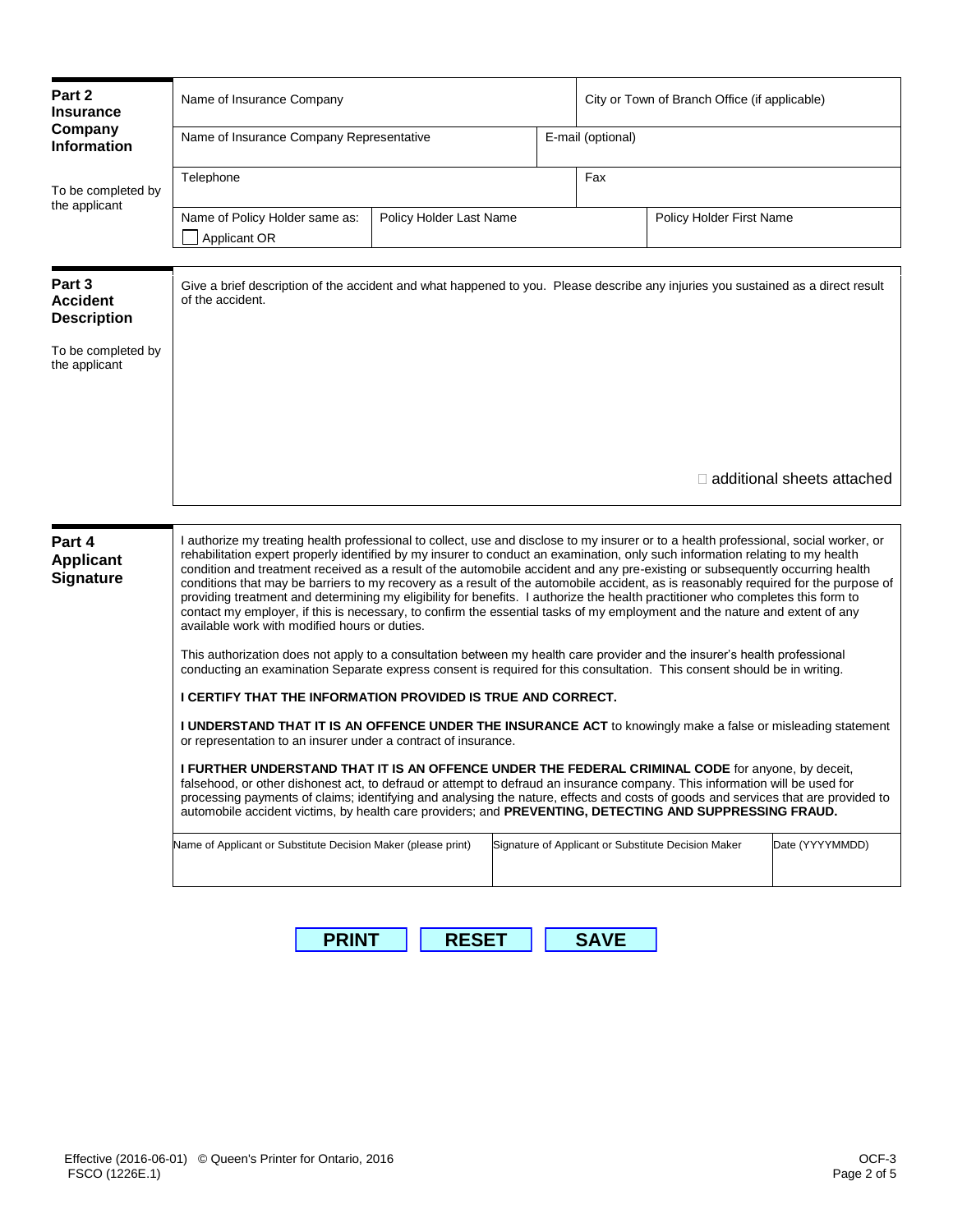## **To the Health Practitioner:**

Please complete the following information based on your most recent examination of the applicant named in Part 1 and return the form to the insurance company listed in Part 2. **Please print clearly.**

| Part 5<br>Injury and                                                                                                      | Provide a description (list most significant first) and associated ICD-10-CA <sup>+</sup> code for any injuries and sequelae that are the direct<br>result of the automobile accident. (Refer to the User manual at www.hcaiinfo.ca for ICD-10-CA coding information.)                                                                                                                                                                                                                                                                                                      |               |                      |  |  |  |  |
|---------------------------------------------------------------------------------------------------------------------------|-----------------------------------------------------------------------------------------------------------------------------------------------------------------------------------------------------------------------------------------------------------------------------------------------------------------------------------------------------------------------------------------------------------------------------------------------------------------------------------------------------------------------------------------------------------------------------|---------------|----------------------|--|--|--|--|
| Sequelae<br><b>Information</b>                                                                                            | <b>Description</b><br>Code                                                                                                                                                                                                                                                                                                                                                                                                                                                                                                                                                  |               |                      |  |  |  |  |
| This part and the<br>rest of this form<br>must be completed<br>by your Health<br>Practitioner                             |                                                                                                                                                                                                                                                                                                                                                                                                                                                                                                                                                                             |               |                      |  |  |  |  |
|                                                                                                                           |                                                                                                                                                                                                                                                                                                                                                                                                                                                                                                                                                                             |               |                      |  |  |  |  |
| Part 6<br><b>Disability</b><br><b>Tests and</b><br><b>Information</b><br>To be completed<br>by the health<br>practitioner | Date symptoms first appeared: ____/__/__(YYYYMMDD)<br>Date of most recent examination: ____/_/_/__(YYYYMMDD)<br>Date of first post-accident examination: $\frac{1}{2}$ $\frac{1}{2}$ $\frac{1}{2}$ $\frac{1}{2}$ (YYYYMMDD)<br>Is the applicant substantially unable to perform the essential tasks of his/her employment at the time of the accident<br>$\Box$ No $\Box$ N/A<br>as a result of and within 104 weeks of the accident?<br>Yes<br>$\Box$ No $\Box$ N/A<br>Can the applicant return to work on modified hours and/or duties?<br>Yes<br>If yes, please explain: |               |                      |  |  |  |  |
|                                                                                                                           | Does the applicant suffer a complete inability to carry on a normal life? (i.e., Has the applicant<br>sustained an impairment that continuously prevents the person from engaging in substantially<br>all of the activities in which the person ordinarily engaged before the accident?)<br>If yes, please explain:                                                                                                                                                                                                                                                         | $\Box$<br>Yes | $\sim$<br>No         |  |  |  |  |
|                                                                                                                           | As the Primary Caregiver, does the applicant suffer a substantial inability to engage in the<br>caregiving activities in which he/she engaged at the time of the accident? (Primary Caregiver<br>means that, at the time of the accident, the applicant was residing with a person in need of care<br>and the applicant was the primary caregiver for the person in need of care and did not receive<br>any remuneration for engaging in caregiver activities.)                                                                                                             | $\Box$ Yes    | No<br>$\blacksquare$ |  |  |  |  |
|                                                                                                                           | Is the applicant, as a result of the accident, unable to continue in an elementary, secondary,<br>post-secondary or continuing education program that the applicant was enrolled in at the time of<br>the accident?                                                                                                                                                                                                                                                                                                                                                         | $\Box$ Yes    | No<br>$\sim$         |  |  |  |  |
|                                                                                                                           | Does the applicant suffer a substantial inability to perform the housekeeping and home<br>maintenance services that he/she normally performed before the accident?                                                                                                                                                                                                                                                                                                                                                                                                          | $\Box$ Yes    | No<br>$\sim$         |  |  |  |  |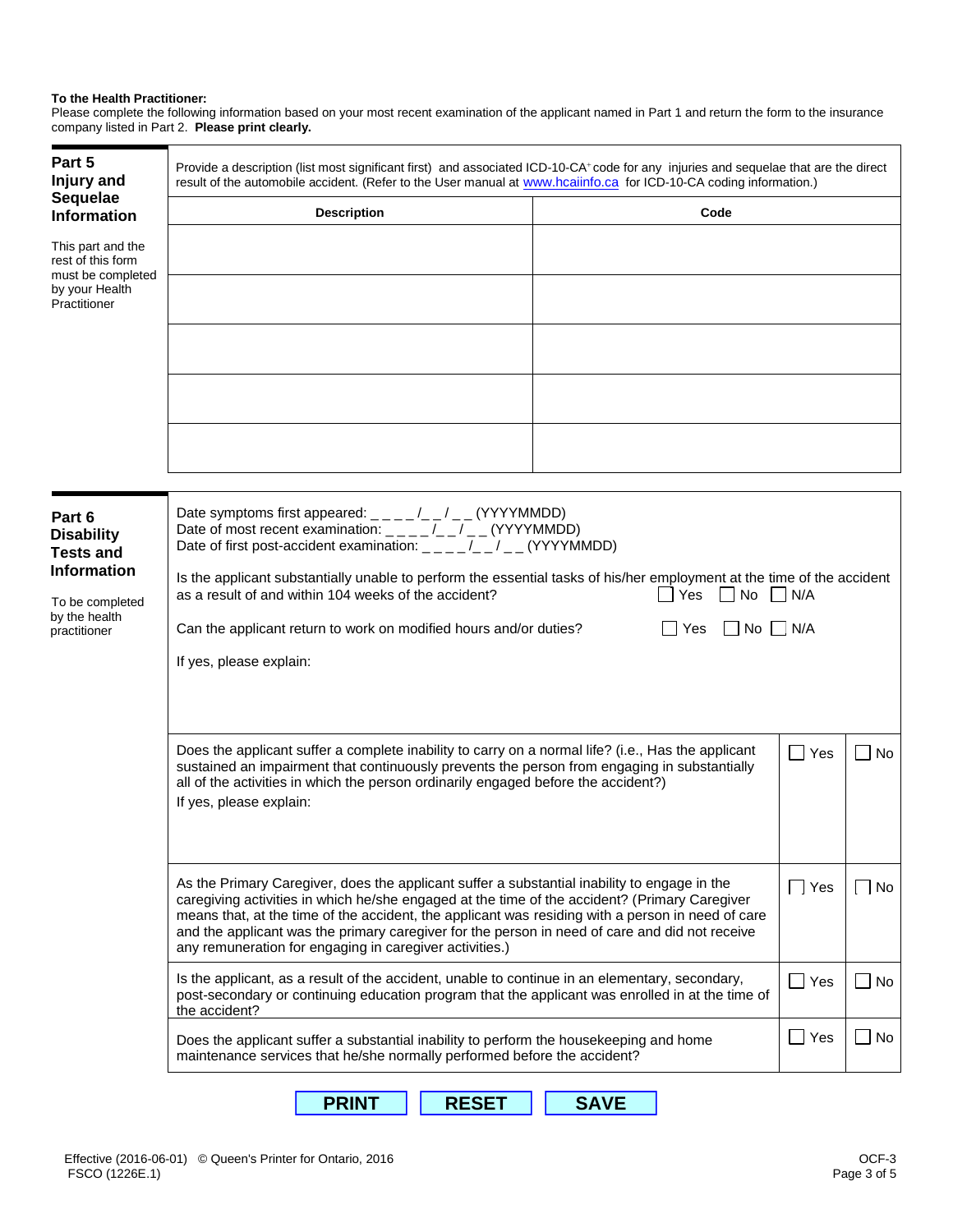|                                                                      | If you responded 'Yes' to any disability test above, what is the anticipated duration?<br>1-4 weeks<br>5-8 weeks<br>9-12 weeks<br>more than 12<br>weeks                                                          |  |  |  |  |  |
|----------------------------------------------------------------------|------------------------------------------------------------------------------------------------------------------------------------------------------------------------------------------------------------------|--|--|--|--|--|
|                                                                      | If you responded Anticipated Duration 'more than 12 weeks' to any disability test above, please explain why the<br>task/activity limitations are likely to persist beyond 12 weeks.<br>Please explain:           |  |  |  |  |  |
| Part 7<br><b>Further</b><br><b>Investigations</b><br>or              | Have there been any examinations, investigations, or consultations not previously reported by you?<br>a)<br>Yes (please specify findings and results)<br><b>No</b>                                               |  |  |  |  |  |
| <b>Consultations</b>                                                 | Are further examinations, investigations or consultations contemplated or required?<br>b)<br>No<br>Yes (please specify)                                                                                          |  |  |  |  |  |
| Part 8<br><b>Prior and</b><br><b>Concurrent</b><br><b>Conditions</b> | Prior to the accident, did the applicant have any disease, condition or injury that affected his/her ability to<br>a)<br>perform the activities listed in Part 6?<br>Unknown $\Box$ Yes (please explain)<br>No   |  |  |  |  |  |
|                                                                      | If yes, is the applicant currently receiving any disability benefits for the pre-existing disease, condition or injury?<br>Unknown   Yes (please explain)<br>No                                                  |  |  |  |  |  |
|                                                                      | If you treated the applicant for similar conditions prior to the accident, please describe (include date of onset,<br>any subsequent interventions, and status at the time of the accident).                     |  |  |  |  |  |
|                                                                      | Since the automobile accident, has the applicant developed any disease, condition or injury, not related to the<br>b)<br>accident, that could affect his/her disability?<br>Unknown   Yes (please explain)<br>No |  |  |  |  |  |
|                                                                      | <b>PRINT</b><br><b>RESET</b><br><b>SAVE</b>                                                                                                                                                                      |  |  |  |  |  |